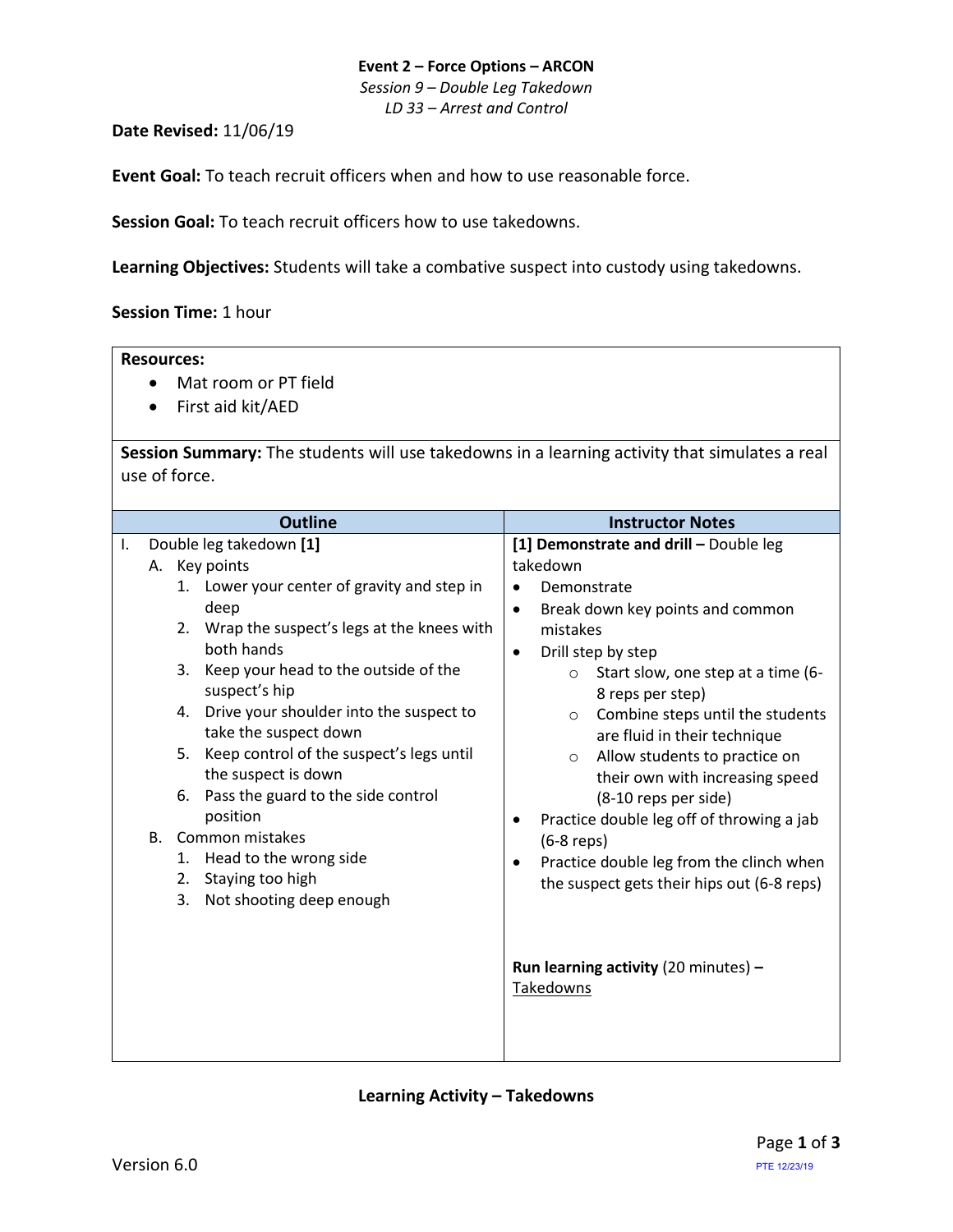#### **Event 2 – Force Options – ARCON** *Session 9 – Double Leg Takedown LD 33 – Arrest and Control*

**Purpose:** This learning activity gives students the opportunity to practice the techniques they have learned within the context of a real use of force scenario. This drill will help the students to develop their reflexes in responding to common suspect behaviors, enhance their fluidity in using techniques in combination with one another, and reinforce the key points of previously learned techniques.

**Description:** The instructor will begin by briefing the students on the expectations of the drill and explain the purpose. The students will work in pairs, with one student playing the role of the officer and the other playing the role of the suspect. The officer will begin by giving pedestrian stop commands. The suspect will respond with one of the behaviors listed below.

# Suspect behaviors:

- Cooperate
- Passively resist/unresponsive
- Throw a surprise punch during the officer's approach
- Pull away and/or attempt to punch the officer after contact is made

The officers should respond with the correct techniques based on the indicators presented. Every scenario should be slightly different and the suspects should focus on providing good suspect behavior to simulate a real use of force. For example, in one scenario the suspect might passively resist, causing the officer to make contact and attempt a rear arm finger flex. During the technique, the suspect may resist or pull away and the officer can transition to a rear clinch and rear double leg takedown.

The instructors will demonstrate the drill prior to sending the students out to practice. The students should be encouraged to start slow and increase speed with each repetition, but only if the officer to maintain proper technique. They should also be encouraged to help each other and correct each other's mistakes after each repetition. The instructor should direct the students to complete six repetitions each for a total of 12 repetitions per pair. The instructor should reiterate each of the safety considerations previously taught for each of the techniques involved in the scenario. Once the students have completed 12 repetitions the class should be brought in for questions. The instructors should answer any questions that came up during the drill, and review any common mistakes that they noticed while observing the drill.

### **Resources needed:**

- Mat room
- First aid kit/AED

### **Key learning points:**

- Manage the distance
- Always be aware of punches
- Maintain your balance